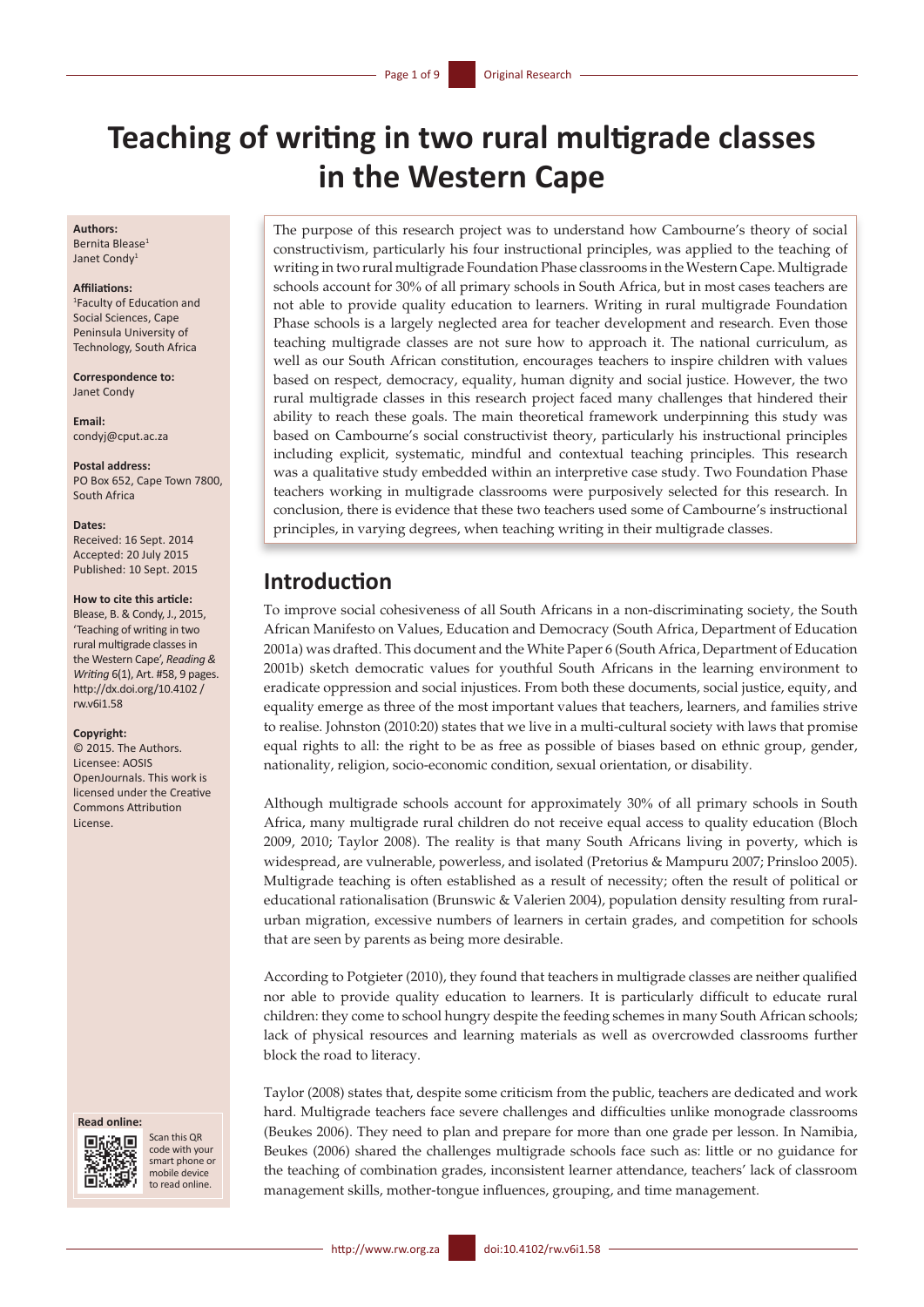Hlalele (2012:269) attempts to define the concept 'rural' but states that the true meaning of the word eludes us due to its ambiguous connotations and the obvious comparison with 'urban' contexts. She suggests that rural dwellers work in agriculture, often for meagre rates of compensation, face barriers to learning, and operate in less than favourable policy environments. Czerniewicz and Brown (2014) concur with Hlalele by explaining that rural schools continue to experience poor learning conditions.

When endeavouring to describe 'multigrade' schools, Little (2007) highlights the most common terms such as combination class, composite class, mixed or multi-age teaching, and mixed-year or grade classes. Despite the many challenges found in multigrade classrooms, Little (2005:6) found that friendship patterns, self-concept, self-esteem, cognitive and social development were more favourable in multigrade schools. Therefore, a constructivist ethos is ideal in multigrade classrooms where teachers guide children, and children guide their peers towards their own independent learning and writing.

The aim of this research project was to contribute to the limited national information about writing practices in a South African rural multigrade context. The researcher attempted to understand how Cambourne's theory of social constructivism, particularly his four instructional principles, were applied to the teaching of writing in two rural multigrade Foundation Phase classrooms in the Western Cape.

# **Theoretical framework**

This research was conducted in a rural area where poverty and illiteracy prevailed. To respond to this situation of socio-economic deprivation it was necessary to select an appropriate theoretical paradigm with great care. Hence, Cambourne's social constructivist theory was selected as applicable.

Cambourne (2004:26) defines social constructivism 'as a set of assumptions about learners and the learning process'. It is the process used to socially construct knowledge continuously. He states that learning to write should engage children in authentic, real and contextual writing activities that are inherently interesting and meaningful to the learner. Constructivism in a writing class, according to Cambourne (2004:26), juxtaposes four instructional principles as described in Table 1 below. In multi-grade classrooms, where writing knowledge and meaning are socially constructed,

| TABLE 1: Four instructional principles of teaching and learning. |  |  |  |
|------------------------------------------------------------------|--|--|--|
|------------------------------------------------------------------|--|--|--|

| <b>Proposed dimension</b> | <b>Opposed dimension</b> |  |
|---------------------------|--------------------------|--|
| Explicit                  | Implicit                 |  |
| Systematic                | Unsystematic             |  |
| Mindful                   | <b>Mindless</b>          |  |
| Contextualised            | Decontextualised         |  |
|                           |                          |  |

Source: Cambourne, B., 2004, 'Holistic, integrated approaches to reading and language arts<br>instruction: The constructivist framework of an instructional theory', in A.E. Farstrup & S.J.<br>Samuels (eds.), What research has to International Reading Association, Newark.

strategies such as explicit, systematic, mindful and contextual teaching principles can be employed. He is aware of this oversimplification of a complex subject such as writing, but suggests this could create a platform from which to begin unpacking the multiple layers of meaning.

The explicit dimension refers to the practice of deliberately demonstrating and developing conscious awareness of visible writing processes, understandings, knowledge, and skills. Implicit teaching refers to the practice of deliberately leaving learners to discover and work out things for themselves (Cambourne 2004:32). Teaching systematically implies that teachers plan formally, logically, think ahead, and develop future lessons, activities, resources, and assessments that are needed and will be used. Unplanned instruction indicates little evidence of planning and is therefore unsystematic (Cambourne 2004:33). Mindful learning can be equated with metacognitive awareness: the state of being consciously aware of what is happening about you. According to Cambourne (2004:34), mindful learning is aligned with the discourse employed by teachers as opposed to 'mindless' teaching and learning. Teachers need to take account of children's interests when planning writing activities (Estyn 2011:13). They should provide numerous opportunities for children to be independent in their learning including writing skills. According to Cambourne (2004:37) contextualised learning makes sense to learners; it is uncomplicated and more likely to result in robust, transferable, useful and mindful learning. In contrast, decontextualised learning does not make sense to learners and leads to automatic, rigid, rote memorising. True learning is connected to the learner's environment. It is linked to what learners know about writing and their own personal experiences.

In order for learners to benefit from these constructivist instructional principles, Cambourne (2004:28) suggests that learners need to engage with the teaching and learning process. Engagement includes a variety of distinctive behaviours; learning can take place only if the learners are convinced that they are capable of learning or doing what is being demonstrated, that there is a purpose or value in the learning, learners are free from anxiety, and if they admire, respect, like or have hope in the teaching and learning writing process.

### **Writing**

This study portrayed writing as a means of communication to gain or share understanding by using print, to contribute ideas, to apply knowledge and skills, as well as to record important information (Blease 2014). Although complex, writing remains the most common form of communication and requires knowledgeable others to help develop these skills. For most rural multigrade teachers and learners, writing is a process and an opportunity to learn to become independent. Chetty (2010) posits that multigrade teaching can be used effectively to both foster independent, individualised learning, and ensure that marginalised learners regain their voice. Learners need to gain writing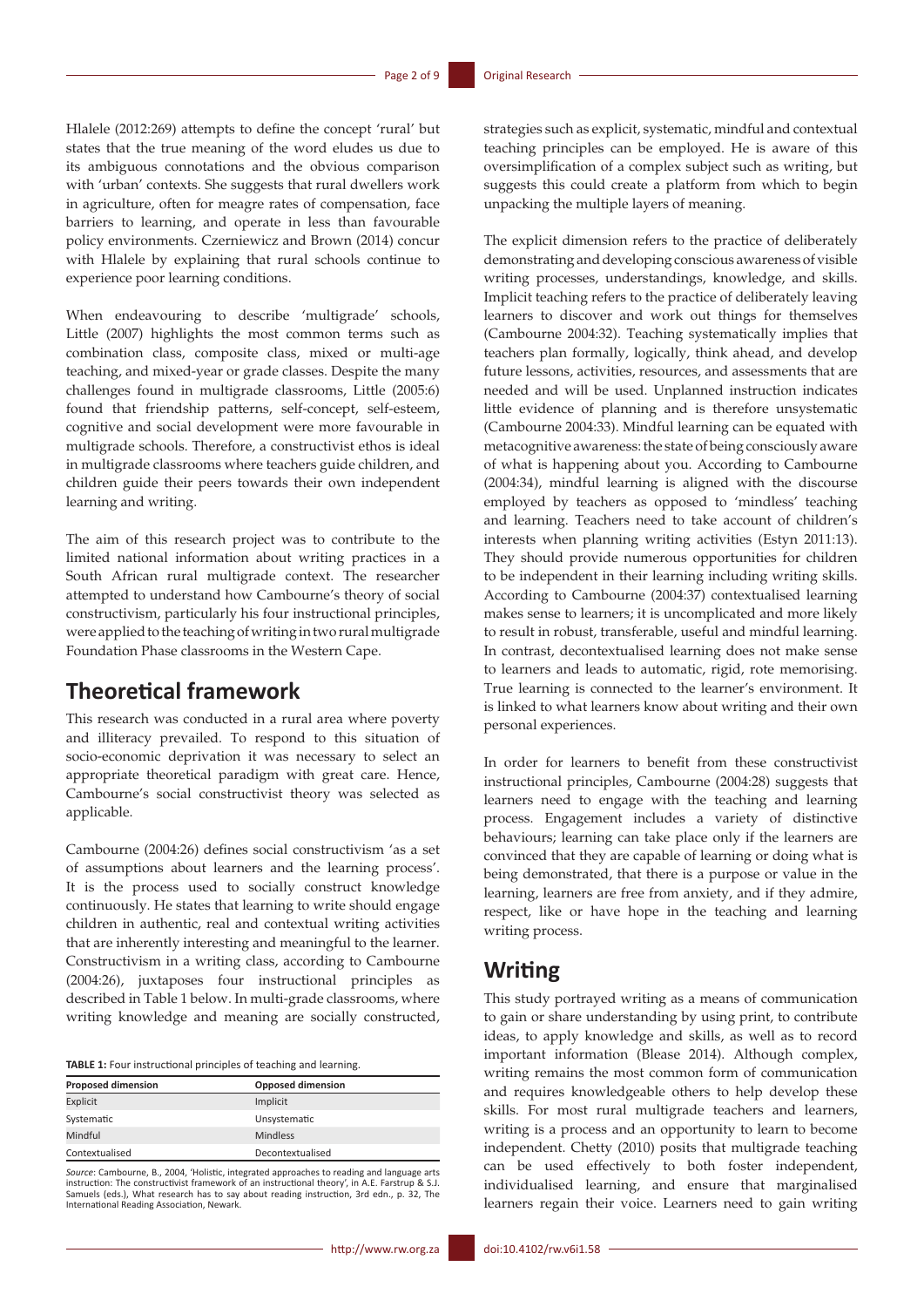skills in order to break free from the stigma and stranglehold of poverty and illiteracy.

Three questions have guided the analysis of writing in rural multigrade Foundation Phase classrooms:

- 1. How do three authors describe and express what they mean by 'writing'?
- 2. How is 'writing' interpreted in the RNCS Foundation Phase document, which was the document in use at the time of data collection?
- 3. How is 'writing' taught in rural multigrade Foundation Phase classrooms?

**How do three authors describe and express what they mean by 'writing'?** According to the UNESCO (2004:13) report, literacy involves a continuum of learning in enabling individuals to achieve their goals, to develop their knowledge and potential, and to participate fully in their community and wider society. They further define 'writing' as the '… ability to identify, understand, interpret, create, communicate and compute, using printed and written materials associated with varying contexts.'

Similarly the NEEDU Report (2013) states that writing shapes the way we think, reason, and learn. The degree to which information is manipulated through writing dictates how well the information is integrated, learned, and retained. This report indicates that children in the Foundation Phase should be writing four times a week including one extended piece of writing. Their criterion for the development of writing skills per grade is highlighted as the following: Grade 1: writing sentences; Grade 2: paragraphs; Grade 3: extended passages.

Hamston and Resnick (2009:7) describe writing as a powerful way for people to develop an understanding of themselves and their world. Writing is a craft and an art. It requires people to have something to say and to say it well with words that capture the fine distinction of meaning. It is a concentrated act of making feeling, perceptions, and thinking visible, permanent, and important. Many writers believe that writing clarifies thinking.

**How is 'writing' interpreted in the RNCS Foundation Phase document?** At the time of data collection for this research project, the RNCS document (South Africa, Department of Education 2002) was the curriculum in practice; therefore it will be the RNCS curriculum that will be referred to in this paper. This curriculum only makes provision for monograde educators, which is the norm in South African schools. Although adjustments can be made to suit individual multigrade teachers, it leaves the teacher with a great deal of extra planning and lesson preparation, since separate lessons for each grade need to be arranged.

The RNCS document (South Africa, Department of Education 2002) offers content such as outlining writing skills and elements to be taught and acquired, and it provides teachers with practical examples of how to teach these skills and elements. The RNCS (South Africa, Department of Education 2002:2) Language Learning Area six Learning Outcomes (LO's) are listed according to a clear line of progression regarding language development, where skills are ranked in the following order: (1) Listening, (2) Speaking, (3) Reading and Viewing, (4) Writing, (5) Thinking and Reasoning, and (6) Language Structures. In this study, the discussion focuses on learning areas, LO (4) Writing, and LO (6) Languages.

The RNCS (LO 4), the Writing curriculum for Grades R to 3 is based on developmental theories. The curriculum develops and builds on skills from previous years and sets out more complex writing skills within each grade. Writing skills explained in the RNCS (South Africa, Department of Education 2002:11) include: handwriting skills; to be able to record learners' thoughts and ideas so that others can read them; writing conventions, such as spelling and punctuation, to make their writing understandable to others. Finally, learners discover that writing is a process that includes pre-writing, drafting, revising, editing, illustrating, and publishing. The LO 6 Language curriculum has been set out in accordance with the way Cambourne (2000) views learning language. Hsu (2009) highlights that we use speaking, reading and writing for different purposes, which entail different skills.

**How is 'writing' taught in rural multigrade Foundation Phase classrooms?** Teachers should teach and not assign writing (Scott *et al.* 2009:338). To write an essay children require demonstration, stimulation, and motivation. They should become self-directed and independent writers. They should be able to write in a way that is comprehensible and engages the reader in a desirable way. Children should be taught to re-think their writing. Davis and McGrail (2009:522) suggest that, by actively comparing and adjusting their writing according to readers' reaction, learners develop metacognitive skills of monitoring, diagnosing, revising, and editing. These skills are essential in improving the quality of writing (Dednam 2008).

Hamston and Resnick (2009:7) believe that writing is as valuable as reading. Writing is increasingly important for success in school and beyond where communicating effectively in writing is essential. They argue that children should write for pleasure and become effective writers, not only because they are expected to write. Writers develop several processes with practice rather than a single fixed process for writing.

Writing partners is a useful practice, particularly in a multigrade class (Hsu 2009). Children are paired in order to increase opportunities for student interaction. Student conferencing, critiquing each other's writing and recommending improvements are useful examples. Vygotsky (1986) reiterates that 'what the child can do in cooperation today, he can do alone tomorrow'. This allows the teacher to facilitate pairs of learners as opposed to being the only source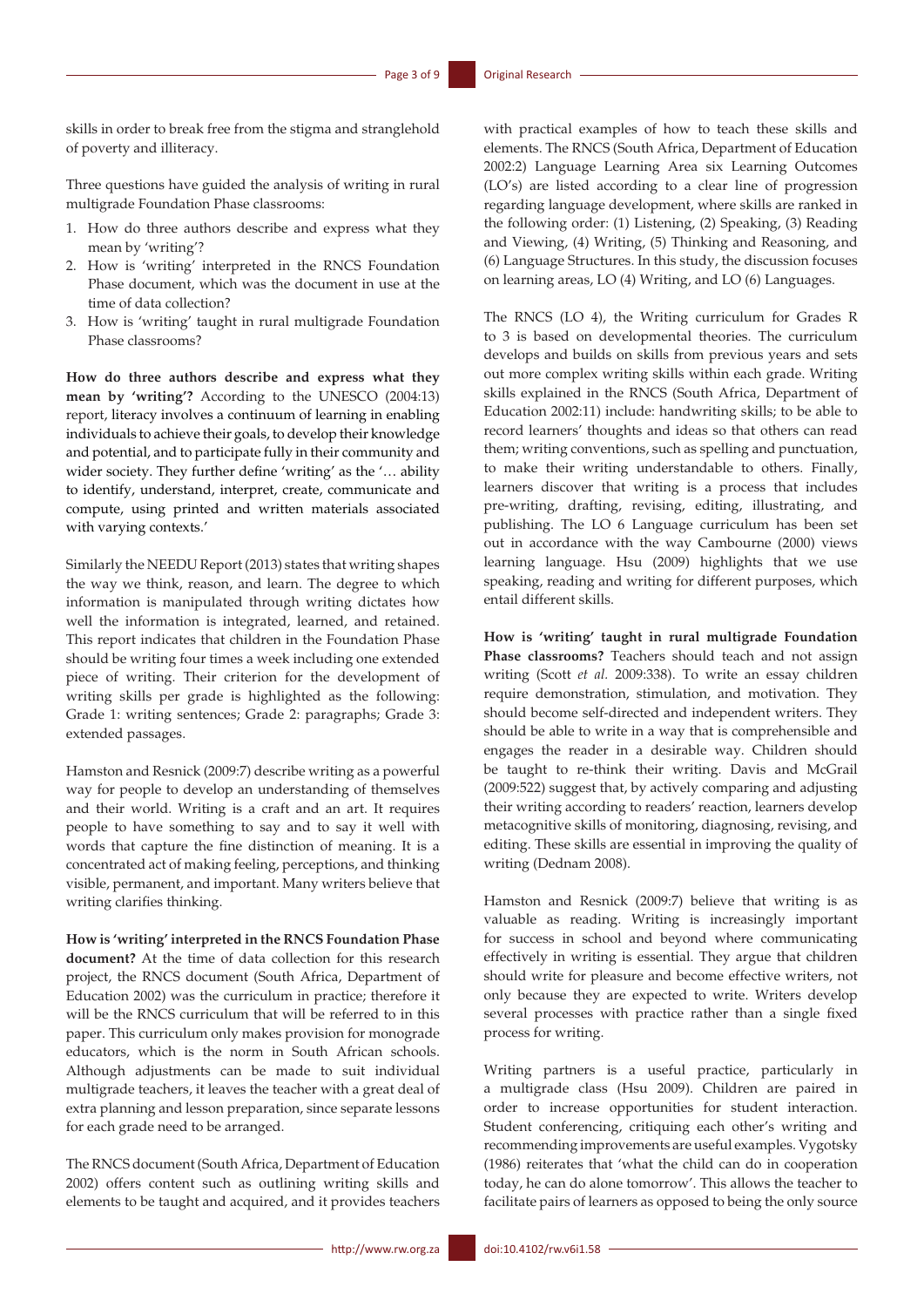of support. This in turn saves time and encourages learners to be independent. Hsu (2009) comments that mixed gender pairs work adequately, and considers strengths, challenges, organisational habits, personality, and learning support needs are involved with these activities.

In order to accommodate learners in rural multigrade settings, change is required. In order for change to be successful, elevated demands for teachers should be met (Johnston 2010:13), especially for teaching writing skills. These demands mean teachers have to:

- Develop considerable expertise.
- Plan systematic routines.
- Provide high quality instruction.
- Possess knowledge of writing skills.
- Plan strategies.
- Possess content knowledge.
- Be acquainted with assessment techniques.
- Acquire knowledge of remediation.
- Be able to know learners and their needs.

Teaching skills needed for writing should not be taught in isolation. Teachers should familiarise themselves with the curriculum and identify areas where they can integrate skills.

# **Methodology**

The research was a qualitative study observing the writing methodology of two rural multigrade Foundation Phase teachers. Based on situational and contextual analysis (Henning, Van Rensburg & Smit 2007:71), purposive sampling was selected in a non-random manner, based on member characteristics and specific criteria relevant to the research problem (Wiersma & Jurs 2005:491). As a result of the literacy rates in rural multigrade schools, two Foundation Phase teachers working in multigrade classrooms were deliberately selected. The learners, per se, were not part of the study but their responses and work provided further indepth data to this qualitative study.

An important criterion was that the schools had to be multigrade schools or have a multigrade Foundation Phase class. The Northern District Education Office was approached to help identify schools that met these requirements. An additional criterion was identified by the Western Cape Education Department (WCED) officials. These two schools did not obtain good results in the WCED 2011 Systemic Results for Grades 3. Their literacy as well as numeracy levels were very low. Both schools were rural and had a multigrade class in Foundation Phase at the time of the study. The reason for this choice of school therefore depended heavily on convenience and low literacy levels.

Teacher A (50 years old) taught an Afrikaans Grade 2 and 3 multigrade class and was Afrikaans-speaking. In 2010, this class was visited once and observed four times over four weeks, from mid-July to end of August. The visits were on alternate Mondays. Data collection began at 08.30, and lasted

until 10:00 for the four visits. This was the time period that the teacher used to teach writing.

In 2010, the teacher in the second school, who had been part of the sample, died during the early stages of the research. As a result of this, the principal and the WCED gave the researcher permission to begin data collection with another teacher from mid-July to the end of August 2011. Teacher B (23 years old), who was Afrikaans-speaking, became part of this research project in 2011. She taught Afrikaans to the Grade 2 and 3 multigrade class. The researcher paid one initial visit to the class at this school, and conducted four observations over four weeks from 08:30 until 10:00.

Henning *et al.* (2007) as well as McMillan and Schumacher (2006) encourage the use of data from a variety of sources. In 2011, within the boundaries of this qualitative case study, data was collected from a repertoire of observations, which were video recorded, and in-depth individual face-to-face interviews. English translations were made of the Afrikaans observations and interviews. Both Afrikaans transcripts and English translations were returned to the teachers to check the accuracy of translation. Correlations between each method of data collection were noted (Creswell 2012). Each interview and observation was transcribed exactly in order to understand how the data was to be collated, coded, and categorised (Creswell 2012). Transcripts were read and examined repeatedly to determine how these two teachers incorporated Cambourne's social constructivist instructional principles in their teaching and learning. All four of Cambourne's (2004:33) social constructivist teaching and learning instructional principles were employed to deductively analyse the data. These principles were: explicit, systematic, mindful and contextual teaching. These four principles have their diametric opposites and include: implicit, unsystematic, mindless and decontextualised teaching and learning. Cambourne (2004:33) explains that, although each of these dimensions is on a continuum, there may be at extremes of the field.

Written consent was obtained from the WCED for permission to conduct the study in both schools. A copy of this letter, as well as a letter requesting permission, was submitted to each principal and teacher and permission was granted by all. In order for Teacher A to be more comfortable, all communication and correspondence was conducted in Afrikaans. It was important to iterate that participants would remain anonymous, and where required pseudonyms were used, (Creswell 2012) thus maintaining confidentiality (Henning *et al.* 2007:73). The names of the participating schools and teachers were not disclosed in this study. Instead, they are referred to as Teacher A (TA) and Teacher B (TB) as well as School A and School B.

### **Findings**

To answer the research question 'How has Cambourne's theory of social constructivism furthered the understanding of the teaching of writing in two rural multigrade classrooms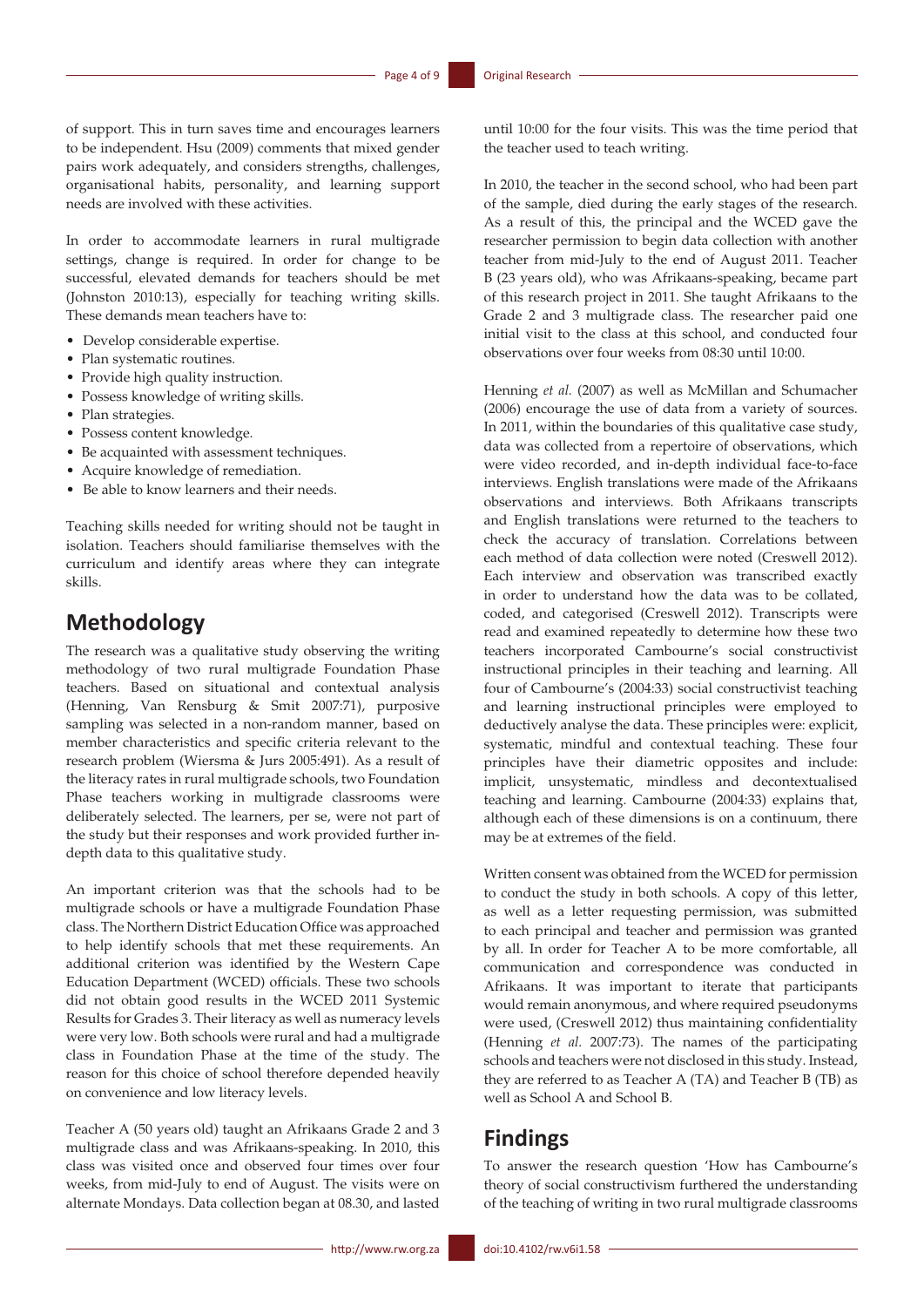in the Western Cape?' the researcher referred to Cambourne's four instructional principles and has provided evidence from teaching and learning episodes undertaken by both Teacher A and Teacher B.

#### **Explicit teaching versus implicit teaching**

**Teacher A:** The following extract from the observations shows how Teacher A used a poem to teach punctuation in preparation for a writing task.

- TA: Let's look at this poem again. What is at the end of line two?
- L1: An exclamation mark.
- TA: When do we use an exclamation mark?
- WC: (There is silence).
- TA: Will I use an exclamation mark when I ask a question?
- L23: No.
- TA: Why not?
- L36: Because you use a question mark at the end of a question.
- TA: So when will I use an exclamation mark?
- WC: (Again there is silence).
- TA: Will I use a question mark or an exclamation mark at the end of the following sentence? I said no!
- L20: An exclamation mark.
- TA: Yes, but why?
- WC: (again there is silence).
- TA: I use an exclamation mark to show expression or emotion. Why did the poet use an exclamation mark at the end of line 23
- L<sub>18</sub>: He is cross.
- TA: Is the poet cross?
- L18: No, I mean the person in the poem.
- $TA:$  Good. Let's look at line 4. What is at the end of line 4?
- L13: A full stop because it's the end of a sentence.

This lesson was taught verbally through the medium of a poem. Teacher A did not explicitly demonstrate punctuation on the board, but she did verbally engage the learners by asking the meaning of using different punctuation marks, and why. In this way she was explicitly attempting to teach punctuation. When looking through the learners' exercise books, the researcher did not observe previous opportunities to engage with these skills. She concluded that in this case it may have been the first time that a lesson including question and exclamation marks was taught. A lack of deep engagement would negatively affect the way learners use exclamation marks and punctuation in the future (Cambourne 2004; Woolfolk, Hughes & Walkup 2008). Implicit teaching was identified as the preferred method of teaching punctuation in this lesson.

**Teacher B:** Teacher B expected her learners to produce their own written work, but she was explicitly conscious

of the writing skills they needed. During her interview the researcher asked Teacher B how she supported learners experiencing writing difficulties. Teacher B explained that time was spent developing and demonstrating various writing skills: spelling, sentence construction, and punctuation. She marked her books after school, listed errors, and pointed them out the following day as learning moments. The first twenty minutes of the next lesson were spent explaining and demonstrating these skills. At the start of every lesson that was observed she would begin by saying: 'Yesterday when I marked your books, I noticed … so today we are quickly going to look at how we do …'

The explicit method by which Teacher B taught writing skills to her learners was well received by her learners. During observations, when learners had to write news, the teacher demonstrated punctuation and sentence construction to her learners. After the demonstration, she gave learners the opportunity to apply, transform, and reflect on these skills. Her learners were engaged (Cambourne 2004; Woolfolk *et al*. 2008) in these activities. They began writing quickly; the majority of the learners completed their news writing within the allotted time. Grade 2 learners, however, struggled to begin or complete their writing tasks. It was noticed by the researcher that Grade 3 learners, who had completed their work, approached specific Grade 2 learners to assist them. Upon further investigation, it was again observed by the researcher that Grade 3 learners were scaffolding and mentoring Grade 2 learners and encouraging them to write their news. It was evident that there was already an element of social constructivism in place in Teacher B's class.

### **Systematically planned teaching versus unsystematic, unplanned, unstructured teaching**

**Teacher A:** Teacher A had over 30 years of teaching experience in Foundation Phase, but did not wish to share her planning books or files. She did not volunteer to have them perused for research. She explicitly stated that every week, staff and grade teachers planned together but she was unwilling to share her planning with the researcher.

During one of the writing lessons observed, unproductive time was observed for 28 minutes before Teacher A began engaging learners in this particular activity. She wanted to hear the students' weekend news but implicitly and incidentally introduced other concepts such as 'months of the year', 'days of the week' and the 'weather'. After discussing these concepts, she asked them to tell her their news. She had not prepared them, however, to focus on a particular aspect of what had happened to them over the weekend. The duration of this lesson, in which the teacher sat on a chair and learners sat on a mat, was 1 hour 19 minutes. Learners had not yet begun to engage in a writing activity after all this time. This indicated that she had not systematically planned this particular writing lesson.

**Teacher B:** Despite Teacher B's lack of teaching experience, she willingly showed the researcher her weekly and daily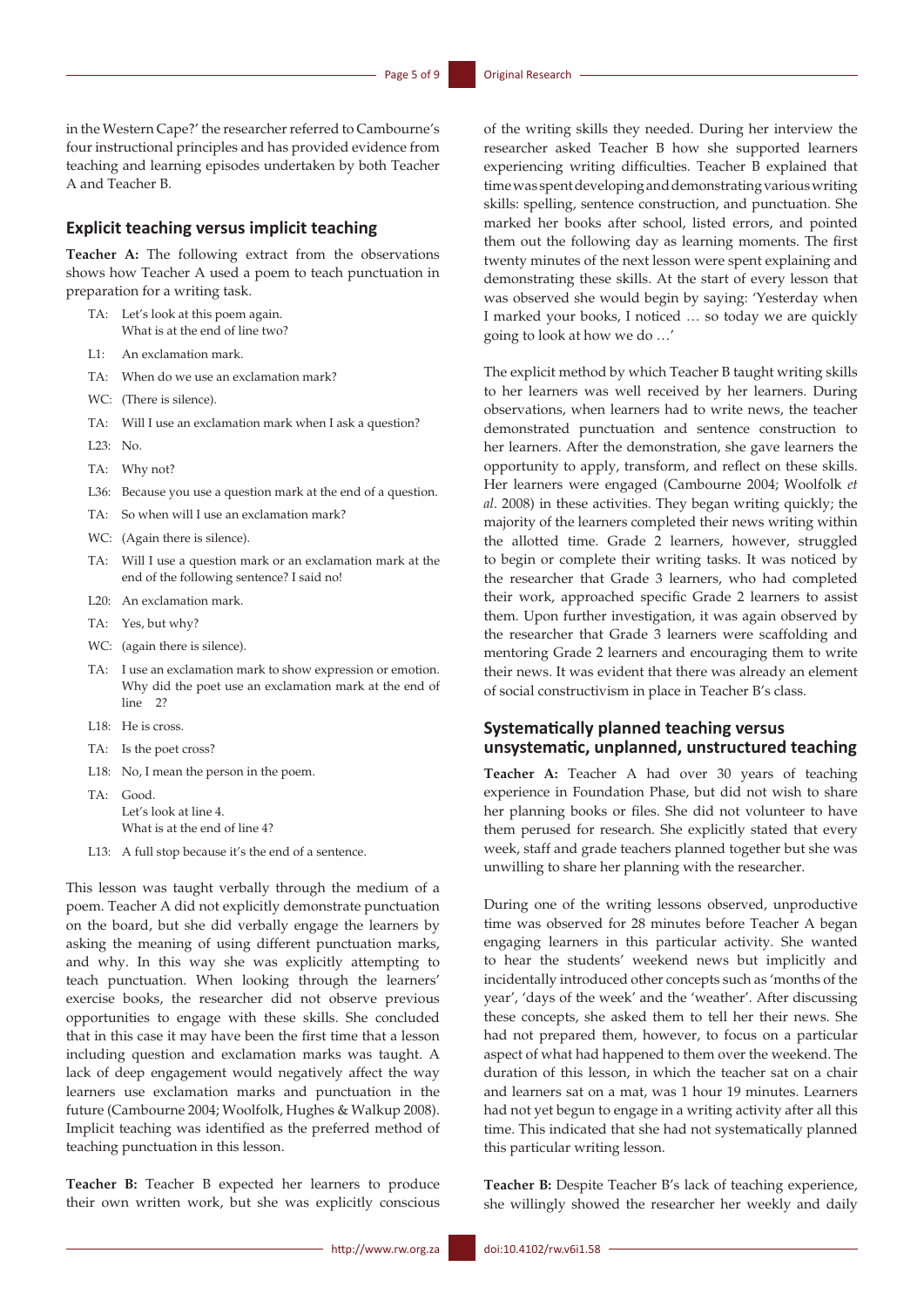planning. A line of progression of the development of the writing skills (word-building, vocabulary, sentence construction, and writing for different purposes) was easily identified. An example of this was presented in the learners' books where Teacher B used a word-building activity as the basis for a sentence construction lesson. Depending on how learners reacted on that day, she continued the following day either by reteaching word-building and vocabulary skills or extending their known knowledge. Personal extension notes were evident in her planning file and this was a clear indication of her systematic planning.

During the interview, Teacher B highlighted that she used word-building activities to assist learners develop a wider vocabulary. By increasing their vocabulary, she assisted her learners in constructing more complex sentences. Developing writing skills, word-building, vocabulary, and sentence construction (South Africa, Department of Education 2002) was made possible by experimenting with words they had learnt the previous day. From the learners' books it was evident that the continuation and consolidation of relevant writing skills were considered when learners wrote for different purposes.

#### **Mindful teaching versus mindless teaching**

**Teacher A:** During an observation, Teacher A deliberately and mindfully addressed specific writing elements (Dednam 2008:127). Teacher A achieved this by using previous test papers to practise writing skills required by the WCED. She used the examples to assist learners in developing their reading comprehension skills. She took the opportunity to assist them in writing the answers in full sentences using correct punctuation. It could be identified as an integrated writing lesson based on comprehension. As a whole class, including Grade 2's and 3's, each learner received a copy of the reading text entitled 'History of Mandela', which was three paragraphs long. They all read the passage together on the mat with the teacher. The teacher probed the learners' thinking by asking them questions about the passage. At first, she asked the learners questions that were obvious, 'What did the mom have to do?' Some questions the learners had to infer from the passage, 'Write the sentence that tells us that it was a hot day.' Other questions required learners to think beyond the passage and be critical, 'Do you think that the mom was happy that the sun was shining? Why?'

Learners returned to their desks to complete this written activity on the page provided. There were five different writing activities that the learners were required to complete. They included: spelling of words, dictionary skills, tenses, punctuation, and sentence construction. The learners had to find the correct spelling of words in the text. There were words that needed to be arranged in alphabetical order. Sentences needed to be changed from the past tense to the present tense. There were sentences that needed to be rewritten with correct punctuation. Finally, they had to write a paragraph to describe Mandela.

Although the teacher guided this process, she did not prescribe the actual written answers. Each learner was given the opportunity to read from the passage and the questions in order to write answers in full sentences on the board. She encouraged learners who found writing challenging to participate. By using this method of teaching, she was revising and extending vocabulary, spelling, punctuation, dictionary skills, and sentence construction.

Evidence shows that Teacher A was mindfully and explicitly attempting to improve her Grade 2 and 3 learners' reading and writing skills.

**Teacher B:** Teacher B introduced her lessons by mindfully and explicitly demonstrating writing skills she had identified as lacking in the previous day's work. She consciously provided an activity that consolidated necessary writing skills. For example, she demonstrated what a good sentence should consist of before learners wrote their news. Below is a detailed transcript of how Teacher B taught her learners to construct sentences using capital letters, full-stops, and adjectives. She made her learners aware of spacing between words:

- TB: We are going to write our news today. Before we write it, can anyone provide me with an example of a good sentence?
- L25: I played.
- TB: What do I start my sentence with?
- L16: A capital letter.
- TB: (Writes the statement on the board) I played. What do I end my sentence with?
- L36: A full stop.
- TB: How can I improve my sentence? What can I add to my sentence that will tell me more about what I did?
- L41: I played yesterday.
- L6: I played on Sunday.
- TB: Good, we say when I played. What did I play with? Who did I play with?
- L12: Yesterday I played with my brothers.
- L26: Yesterday my brothers and I played with the dog.
- TB: Good, now we have when, who and what. What comes at the end of my sentence?
- L15: A full stop.
- TB: (Writes the sentence on the board). Well done, now when you write your news, I want you to tell me everything. Don't forget finger spaces between your words. I want 2 paragraphs with 10 sentences altogether from the Grade 3's and 1 paragraph with 5 sentences from the Grade 2's.
- L22: Can we write more sentences if we want to?
- TB: Yes, but read what you have written first.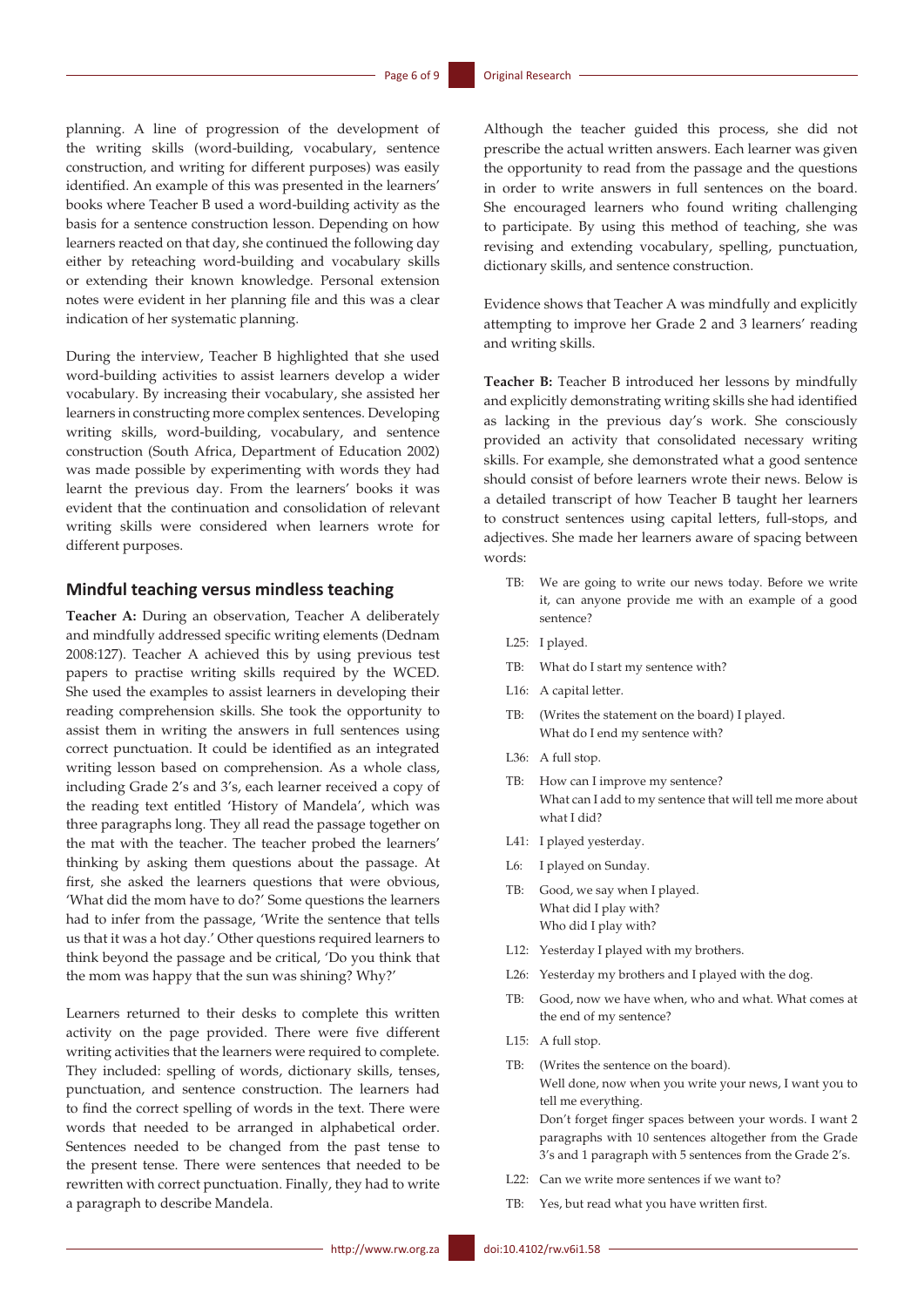In this excerpt, Teacher B demonstrated analytical writing skills (sentence construction, use of correct grammar, and editing skills) needed for her learners to be independent and to develop a culture of correct sentence structure. These skills are explained in the RNCS (South Africa, Department of Education 2002) and the Foundations for Learning and Assessment Framework policy document (South Africa, Department of Education 2008). They provide a detailed, clear line of progression in the development of sentence structure. Dednam (2008:127) believes essay writing is the most difficult form of writing. Cambourne (2004:35) argues that when the necessary writing behaviours are mindfully demonstrated to learners, they will have a better grounding for writing essays independently.

### **Contextualised teaching versus de-contextualised teaching**

**Teacher A:** Teacher A presented a lesson in which she chose a poem about a street sweeper sweeping leaves on a windy day, and the learners needed to write the answers to the comprehension questions. Learners related to this; some of their parents were 'gardeners', 'labourers' as well as 'nannies' on nearby farms. They knew about windy days. Since her learners could easily relate to this topic, it could be deduced that this lesson was a contextually relevant lesson. They could relate to how frustrating it was to work when the wind was so strong. Two examples provided by learners were: attempting to hang up washing when the wind kept blowing it down repeatedly; and the frustration of trying to keep a cap on in the wind. During a later visit, when observing the written responses to the comprehension questions, it appeared that the learners had engaged with this text and answered many questions correctly.

During another observation, Teacher A read a passage for comprehension about a washing machine. After reading the story to the class she noticed that the learners were silent. She asked which learners had a washing machine. Nobody responded. Learners were not exposed to the use of washing machines. Teacher A continued by asking if any of the learners had seen a washing machine. Again nobody responded. She tried to explain that it was a machine that had a part inside that spun in order to wash the clothes. She told them that she would bring a picture to show them what a washing machine looked like. When she asked the learners how their parents did the washing, they answered: 'In the bath (ten responses) … in a bucket (seventeen responses) … in a basin (twelve responses) …' These were the three most common answers and the learners were content with the information of their peers as they too shared the same experiences.

The researcher observed the teacher's facial expressions during this lesson and came to the conclusion that she was surprised that her learners had no prior knowledge of 'washing machines'. This indicated to the researcher that this teaching moment was not intentional, yet it led to the text being decontextualised. The final result of this lesson was

that the teacher chose not to ask her learners to complete the comprehension passage as she could see that the content made no sense to them.

**Teacher B:** Teacher B asked her learners to pretend they were 'crayons'. They had to decide what colour they wanted to be and where they wanted to go. She asked them to describe what they would do by writing their responses in their exercise books.

The results of the learners' written work indicated that they understood the use of colours. The learners' interpretation of the concepts 'what' and 'where' was short, yet clear. For example, one learner wrote that she wanted to be a 'red crayon' in her teacher's pencil bag because she would feel safe there. Although it was a short sentence, it indicated that the learner felt safe with her teacher. It was clear 'what' she wanted to be and 'where' she wanted to go. This is a good example of Cambourne's (2004:35) contextual learning because 'it made sense to the learners. Because it makes sense it is not only less complicated, but it is also more likely to result in robust, transferable, useful, and mindful learning.'

# **Discussion**

The goal of this paper was to use Cambourne's social constructivist theory of instructional principles to comprehend the complexity of the teaching of writing in two rural multigrade classes. Although the South African Manifesto on Values, Education and Democracy (South Africa, Department of Education 2001a) aimed to promote social justice, equity and equality, this research project found that rural multigrade learners can receive quality education but that this depends on the teachers.

Cambourne and many literacy experts (Dednam 2008; Hamston & Resnick 2009; Johnston 2010) agree that writing is a multifaceted subject, but suggest that using the four instructional principles, congruent with constructivism, may be a useful framework for understanding teaching and learning in a writing classroom. There is evidence, both from theory and practice that some aspects of Cambourne's instructional principles did emerge in both teachers' writing classrooms, to varying degrees along the teaching and learning continuum.

Although Teacher A was a more experienced teacher, based on the few lessons observed, she created an environment in which her Grade 2 and 3 learners were not encouraged to construct knowledge from others (Cambourne 2004) but were encouraged to write independently with little support. There were many examples of where she did not know how to engage with learners and support them with their writing skills. This uncertainty restricted their level of engagement with their writing tasks. Although Teacher A demonstrated some lessons, which included some writing skills and strategies, these lessons were mostly taught implicitly (Cambourne 2004). Teacher A deliberately and mindfully practised the writing skills (Dednam 2008) required by the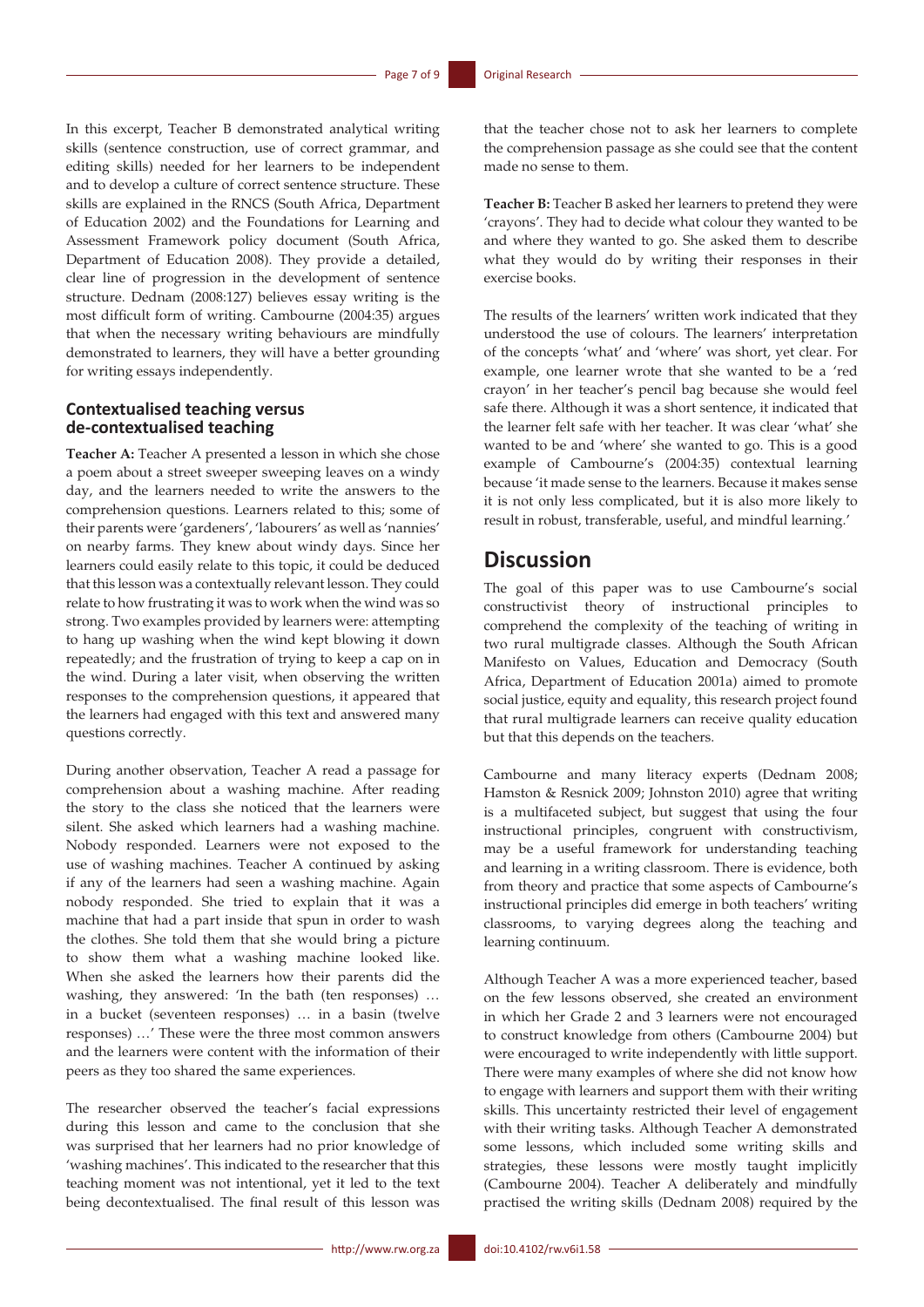WCED by using previous tests and examination papers. However, there were many examples where she had not systematically planned her writing lessons; too much time was wasted. It appeared that Teacher A was not aware of the need to provide authentic, contextually relevant texts to her learners.

On the other hand, Teacher B provided integrative writing lessons, where the learners in her class were co-constructors of their own knowledge in an environment that was similar to where they would apply that knowledge (Cambourne 2004). She created an environment in which social negotiations of meaning were encouraged as a significant part of her learning culture. The sharing of writing experiences amongst her Grade 2 and 3 learners, and discussions about the processes and understandings of how to improve their writing skills was promoted. Learners were encouraged to think critically and examine their own understanding at a metacognitive level.

# **Conclusion**

There is international growing evidence that well-supported multigrade schools can provide positive educational outcomes. India is an example of innovative multigrade teaching methodology that is cost-effective and highly successful, both in rural and urban primary schools (Padmanabha Rao & Rama 2010). Therefore, multigrade environments are not the real issue. As in this study, the issue was the teachers' understanding of Cambourne's theory of social constructivism and how it impacted on Foundation Phase learners' writing practices in multigrade classes. Both teachers created an environment that was conducive to effective learning. However, Teacher B, using Cambourne's four instructional principles, created a more constructivist classroom environment for developing writing skills for both her Grade 2 and 3 learners. Both teachers attempted to develop independent writing skills with their learners (Vygotsky 1986).

Because both these schools were in rural areas where the parents were illiterate, attempting writing skills was a difficult task for both teachers. Together with the curriculum, resources proved to be a challenge for both teachers. The lack of basic resources such as books, stationery, learning materials, warm clothes, and food hampered both teachers' ability to teach writing, and for the learners to learn effectively. Having the right resources is important and influences the quality of teaching and learning (Hoadley & Jansen 2010:105).

This study was limited to researching only writing skills in two rural multigrade (Grade 2 and 3 classes) Foundation Phase classrooms. At all times, the researcher was mindful of the close link between reading and writing. The learners in these classes were between the ages of seven and 10 years old. It was believed that even though this study is limited to these grade groups, it does not make the study less significant.

A recommendation is that teacher-training institutions and in-service workshops should provide modules on teaching in rural multigrade environments. In these modules, discussions on how poverty and illiteracy may impact on the development of writing skills need to be included. Strategies should be offered on how teachers can use the more advanced learners, not necessarily the older learners, in the class to assist the slower learners. A final recommendation is that these two rural multigrade teachers would like more professional development on writing skills provided by knowledgeable others in NGO's and the WCED.

# **Acknowledgements Competing interests**

The authors declare that they have no financial or personal relationships which may have inappropriately influenced them in writing this article.

### **Authors' contributions**

Both B.B. (Cape Peninsula University of Technology) and J.C. (Cape Peninsula University of Technology) contributed equally to the writing of this article.

### **References**

- Beukes, F.C.G., 2006, 'Managing the effects of multigrade teaching on learner performance in Namibia', unpublished M.Ed. thesis, University of Johannesburg, Johannesburg.
- Blease, B., 2014, 'Exploring writing practices in two foundation phase rural multigrade schools', unpublished M.Ed. thesis, Cape Peninsula University of Technology, Cape Town.
- Bloch, G., 2009, *The toxic mix: What is wrong with South Africa's schools and how to fix it?,* Tafelberg, Cape Town.
- Brunswic, E. & Valerien, J., 2004, *Multi-grade schools: Improving access in rural Africa?,* viewed n.d., from<http://www.unesco.org/iiep>
- Cambourne, B., 2000, 'Conditions for literacy learning: Turning learning theory into classroom instruction: A mini-case study', *The Reading Teacher* 54(4), 414–417.
- Cambourne, B., 2004, 'Holistic, integrated approaches to reading and language arts instruction: The constructivist framework of an instructional theory', in A.E. Farstrup & S.J. Samuels (eds.), *What research has to say about reading instruction,*  3rd edn., pp. 25–47, The International Reading Association, Newark.
- Chetty, R., 2010, 'Politics and policies of multigrade education in South Africa', paper presented at the Southern African Conference for Multigrade Education, Paarl, South Africa, March 2010, pp. 22–24.
- Creswell, J.W., 2012, *Educational research: Planning, conducting, and evaluating quantitative and qualitative research*, 4th edn., Pearson, Boston.
- Czerniewicz, L. & Brown, C., 2014, 'The habitus and technological practices of rural students: A case study', *South African Journal of Education* 34(1).
- Davis, A. & McGrail, E., 2009, '"Proof-revising" with podcasting: Keeping readers in mind as students listen to and rethink their writing', *The Reading Teacher* 62(6), 522–529. <http://dx.doi.org/10.1598/RT.62.6.6>
- Dednam, A., 2008, 'First language problems', in E. Landsberg, D. Kruger & N. Nel (eds.), *Addressing barriers to learning: A South African perspective*, pp. 119–144, Van Schaik, Pretoria.
- Estyn, R., 2011, *An evaluation of the implementation of the Foundation Phase for five to six-year-olds in primary schools, with special reference to literacy*, September 2011, Cardiff, South Wales.
- Hamston, S. & Resnick, L.B., 2009, *Reading and writing with understanding*, The New Standards, Washington.
- Henning, E., Van Rensburg, W. & Smit, B., 2007, *Finding your way in qualitative research*, Van Schaik, Pretoria.
- Hlalele, D., 2012, 'Exploring rural high school learners' experience of mathematics anxiety in academic settings', *South African Journal of Education* 32(3), 267–278.
- Hoadley, U. & Jansen, J., 2010, *Curriculum: Organizing knowledge for the classroom*, 2nd edn., Oxford University Press, Cape Town.
- Hsu, C., 2009, 'Writing partners', *The Reading Teacher* 63(2), 153–158. [http://dx.doi.](http://dx.doi.org/10.1598/RT.63.2.6) [org/10.1598/RT.63.2.6](http://dx.doi.org/10.1598/RT.63.2.6)
- Johnston, P., 2010, *Standards for the assessment of reading and writing,* International Reading Association, Newark.